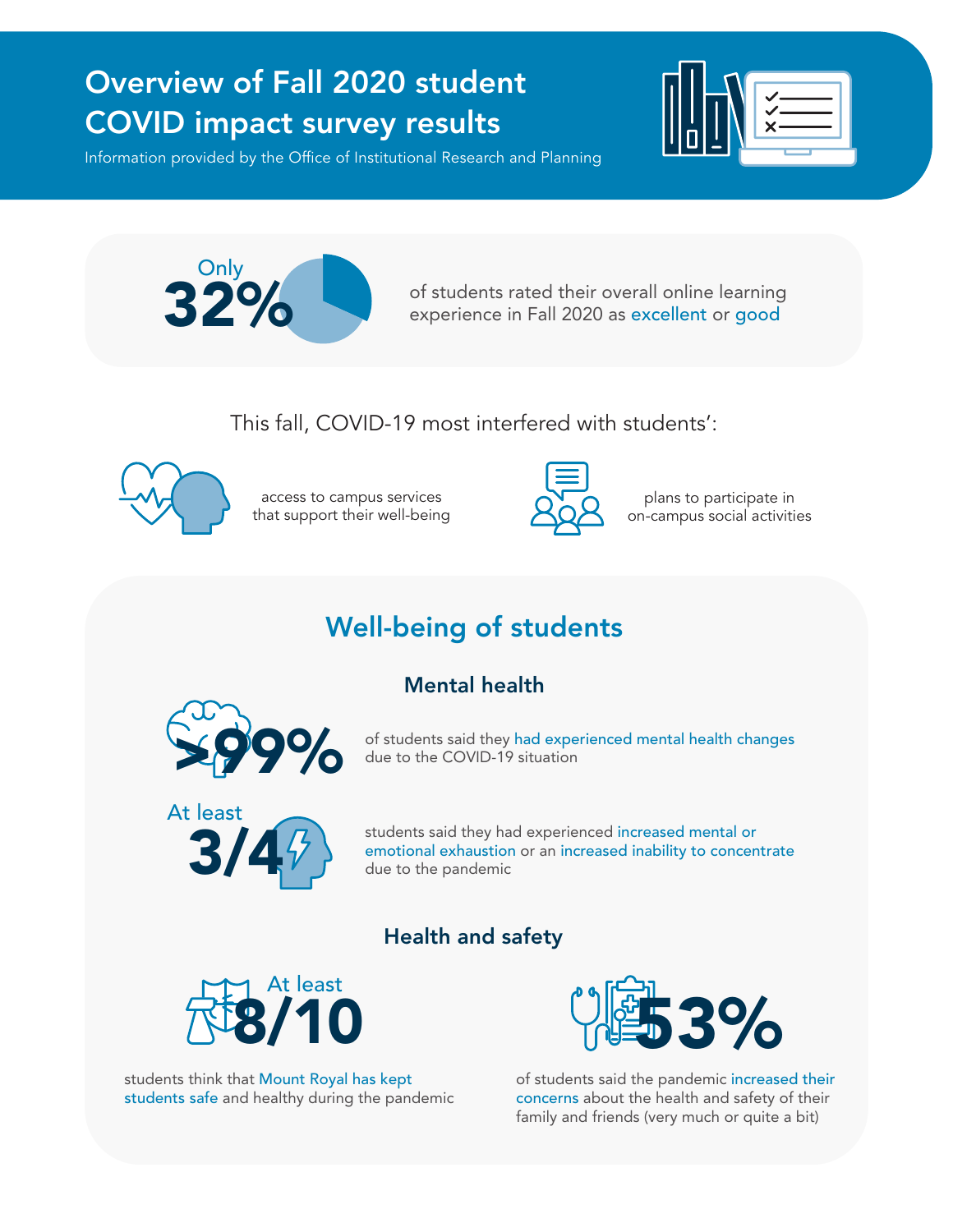# Academic experience of students

#### Instructional experience



of students thought that their instructors had to at least some extent remained positive and caring and considerate of students



Students were least likely say their instructors had reasonable expectations of students



of students would prefer to have their online courses taught with a hybrid of synchronous and asynchronous delivery

The most important ways students thought their instructors supported them last fall included:



making recordings of lectures (live or pre-recorded) available

(60% of students)



being understanding and flexible given the COVID-19 situation

(46% of students)



making course materials and other resources available on Blackboard

(38% of students)



clearly communicating course expectations, including expectations for assignments and exams

(60% of students)

#### Access to appropriate study space



of students said the **study space** where they live has been sufficient for their needs this fall



of students said they were **concerned** about having access to appropriate study space for the winter term